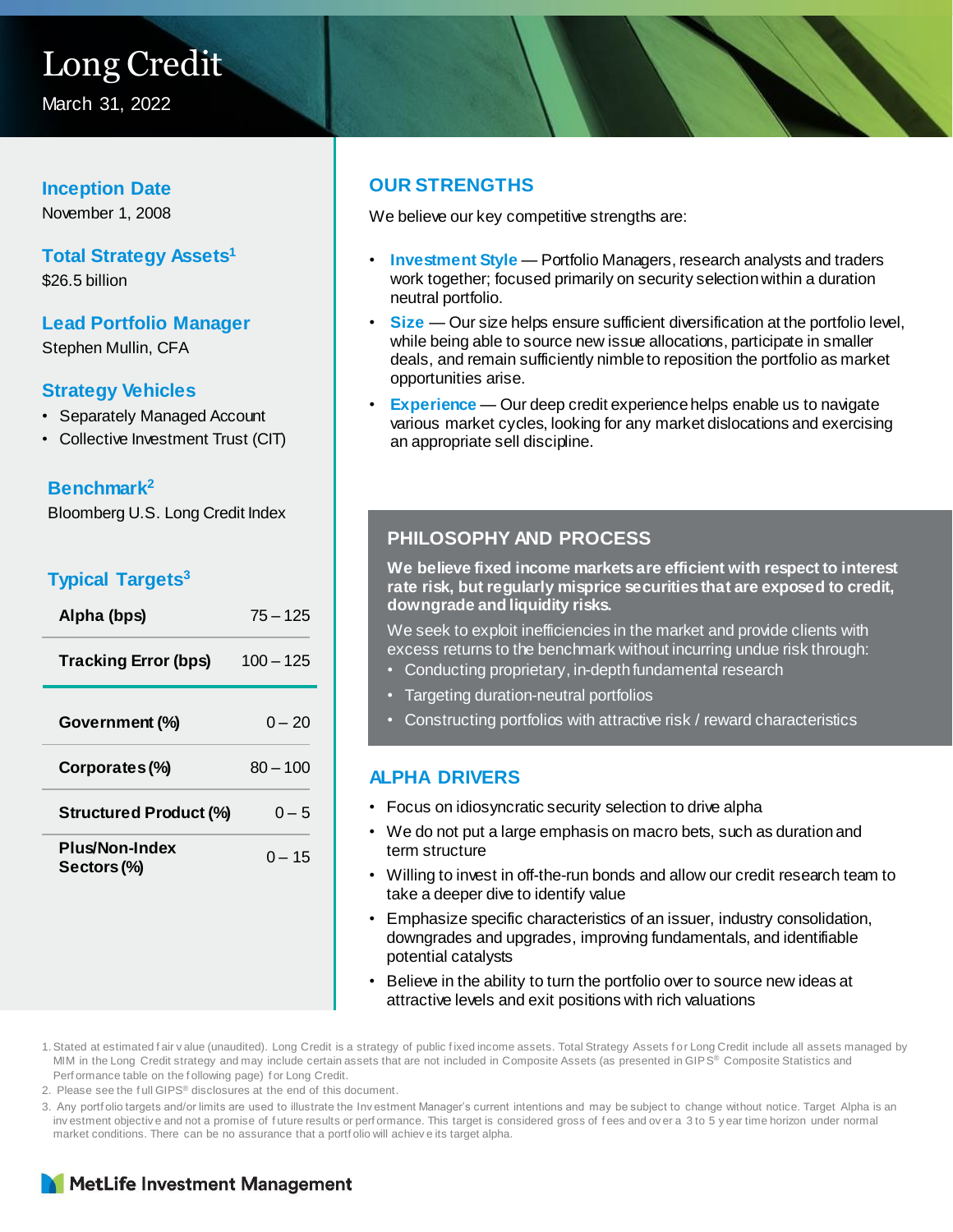#### **COMPOSITE PERFORMANCE (%)<sup>1</sup>**



Inception

|                                  | <b>1Q22</b> | 1 Year  | 3 Years | 5 Years | <b>7 Years</b> | 10 Years | <b>Since</b><br><b>Inception</b> |
|----------------------------------|-------------|---------|---------|---------|----------------|----------|----------------------------------|
| Long Credit (Gross of fees)      | $-11.16$    | $-3.67$ | 5.95    | 5.94    | 5.34           | 6.84     | 10.89                            |
| Long Credit (Net of fees)        | $-11.23$    | $-3.96$ | 5.64    | 5.61    | 5              | 6.49     | 10.52                            |
| Bloomberg U.S. Long Credit Index | $-11.23$    | $-4.24$ | 4.37    | 4.77    | 3.93           | 5.07     | 8.64                             |
| <b>Tracking Error</b>            |             | 0.63    | 1.26    | 1.04    | 1.02           | 0.97     | 1.08                             |
| Information Ratio                |             | 0.91    | 1.25    | 1.13    | 1.38           | 1.83     | 2.08                             |

#### **5 YEAR TRAILING ALPHA & INFORMATION RATIO<sup>2</sup>**



- 1.Past perf ormance is not indicativ e of f uture results. Net of f ee returns ref lect the deduction of inv estment adv isory f ees and are calculated in the same manner as gross of fee returns. Net of fee returns are calculated using the highest fee rate disclosed in the Form ADV. Fees for separate accounts may be negotiable depending upon asset size and ty pe of account. For additional benchmark disclosure, please see the GIPS® disclosures at the end of this presentation. Tracking error is calculated by subtracting the return of a specified benchmark from the manager's return for each period and then calculating the standard deviation of those dif f erences. Information ratio is the return of the portf olio minus the return of the benchmark divided by tracking error.
- 2. The eVestment Univ erse ranking is calculated by eVestment using investment performance returns gross of fees and strategy descriptions self-reported by participating investment managers and are not are not verified or guaranteed by eVestment. eVestment defines each Universe and selects the participating managers for the Univ erse it determines have similar investment strategies. The Universe ranking uses gross performance as manager fees may vary so that returns will be reduced when advisory fees are deducted. Performance returns for periods greater than one y ear are annualized. Additional information regarding net performance rankings is av ailable upon request. The reports of the Universe percentile ranks were sourced on April 25, 2022 and represent 94% of the reported eVestment Long Duration Credit Fixed Income Univ erse as of that date. MIM has not v erif ied and cannot v erif y the inf ormation f rom outside sources. eVestment calculates Alpha by subtracting the return of a specified benchmark from the manager's return and Information Ratio by subtracting the return of the benchmark from the return of the portf olio div ided by tracking error.

#### **MetLife Investment Management**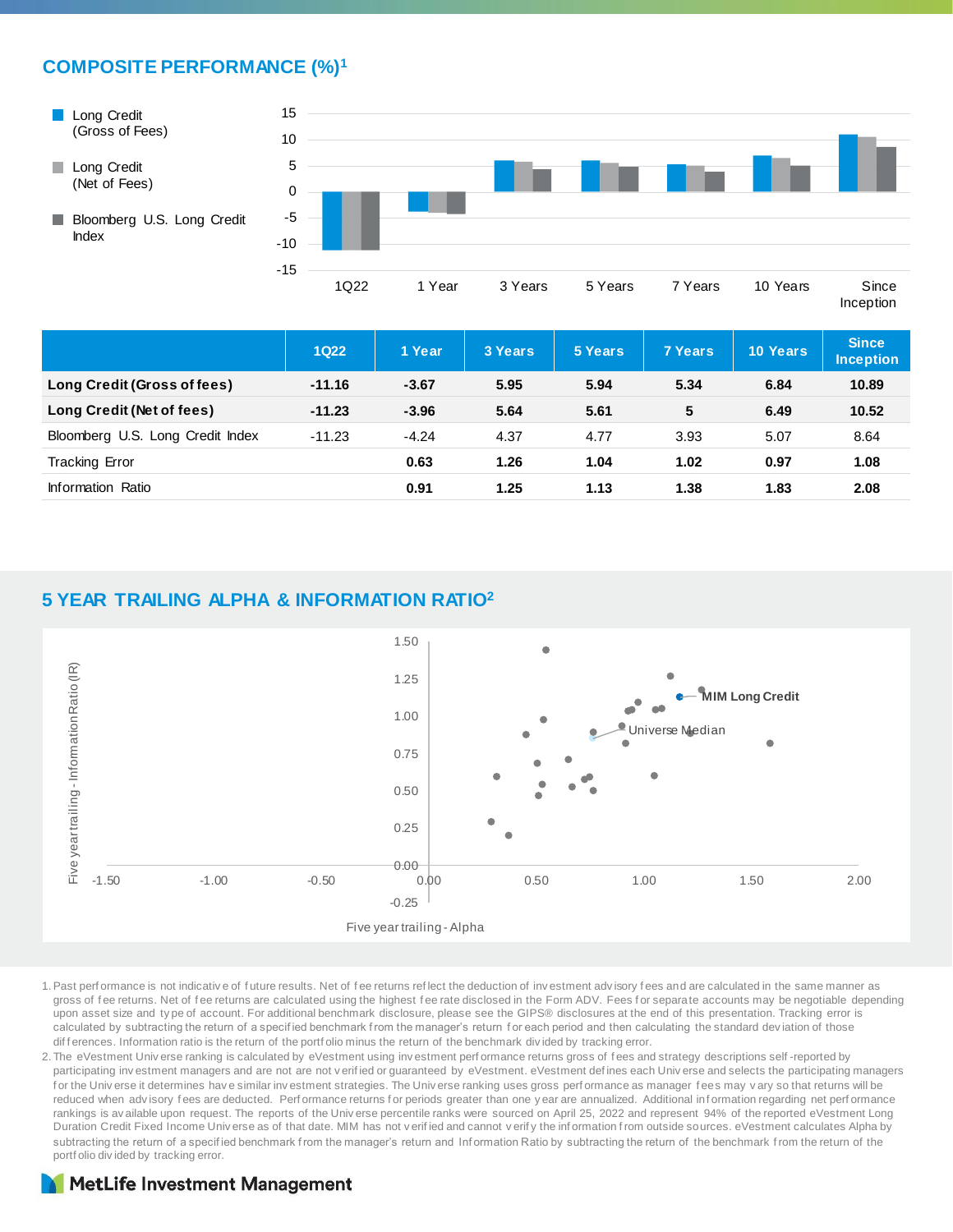#### **STRATEGY CHARACTERISTICS<sup>1</sup>**

|                                  | Yield To Maturity (%) | Effective Duration (years)   Average Credit Quality |          |
|----------------------------------|-----------------------|-----------------------------------------------------|----------|
| <b>Long Credit Fixed Income</b>  | 4.42                  | 14.42                                               | $A3/A$ - |
| Bloomberg U.S. Long Credit Index | 4.02                  | 14.31                                               | $A3/A-$  |

#### **SECTOR POSITIONING<sup>1</sup>**

|                                    | Market Value (%)                          |                                                             | <b>Contribution to Duration (years)</b>   |                                                             |  |  |
|------------------------------------|-------------------------------------------|-------------------------------------------------------------|-------------------------------------------|-------------------------------------------------------------|--|--|
|                                    | <b>Long Credit Fixed</b><br><b>Income</b> | <b>Bloomberg</b><br><b>U.S. Long Credit</b><br><b>Index</b> | <b>Long Credit Fixed</b><br><b>Income</b> | <b>Bloomberg</b><br><b>U.S. Long Credit</b><br><b>Index</b> |  |  |
| <b>Investment Grade Corporates</b> | 85.6                                      | 88.6                                                        | 11.1                                      | 12.7                                                        |  |  |
| <b>Financials</b>                  | 20.8                                      | 15.0                                                        | 2.5                                       | 2.0                                                         |  |  |
| <b>Industrials</b>                 | 56.8                                      | 63.1                                                        | 7.4                                       | 9.2                                                         |  |  |
| <b>Utilities</b>                   | 8.0                                       | 10.5                                                        | 1.2                                       | 1.5                                                         |  |  |
| <b>Government Related</b>          | 2.3                                       | 11.4                                                        | 0.3                                       | 1.5                                                         |  |  |
| Sovereign/Quasi                    | 1.5                                       | 6.0                                                         | 0.2                                       | 0.9                                                         |  |  |
| Taxable Municipal                  | 0.8                                       | 5.4                                                         | 0.1                                       | 0.6                                                         |  |  |
| U.S. Treasuries/Cash               | 8.4                                       | 0.0                                                         | 2.8                                       | 0.0                                                         |  |  |
| <b>High Yield</b>                  | 3.7                                       | 0.0                                                         | 0.2                                       | 0.0                                                         |  |  |

#### **CREDIT QUALITY DISTRIBUTION (%)<sup>1</sup>**



|                       | <b>Long Credit Fixed</b><br><b>Income</b> | <b>Bloomberg U.S. Long</b><br><b>Credit Index</b> |
|-----------------------|-------------------------------------------|---------------------------------------------------|
| AAA / Cash            | 8.62                                      | 2.84                                              |
| AA                    | 3.11                                      | 10.86                                             |
| A                     | 24.84                                     | 36.13                                             |
| <b>BBB</b>            | 59.77                                     | 50.09                                             |
| <b>BB &amp; Below</b> | 3.66                                      | 0.00                                              |
| Not Rated/Other       | 0.00                                      | 0.08                                              |

1. The characteristics display ed are f or a representativ e account f or this inv estment strategy . Actual account characteristics m ay differ. The benchmark data is that of the Bloomberg U.S. Long Credit Index. All data above is provided for illustrative purposes only. This data is supplemental to the information required in a GIPS® compliant document. Credit ratings ref lect the index prov ider's credit quality methodology . Av erage quality excludes cash and securities that are not rated.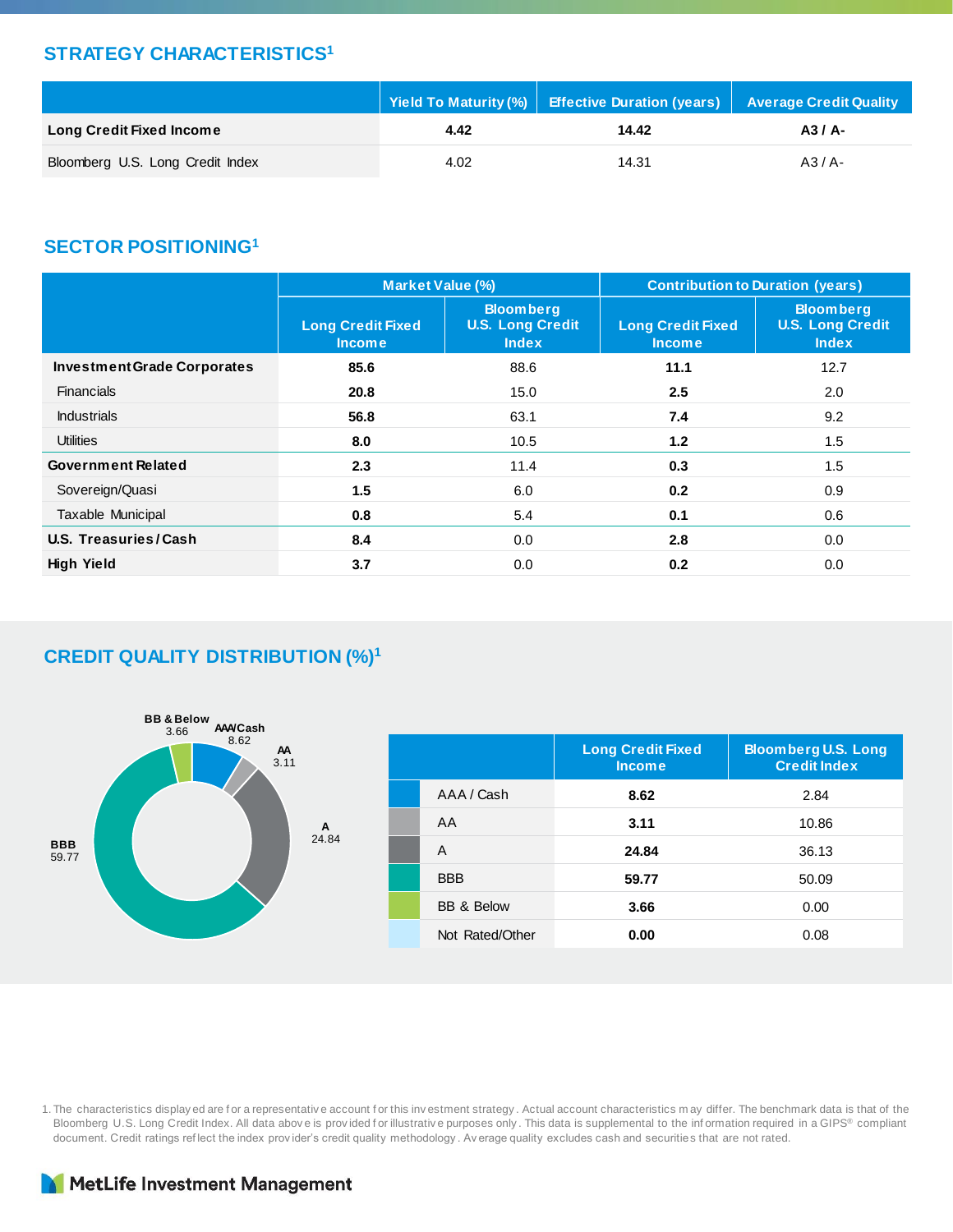#### **COMPOSITE STATISTICS AND PERFORMANCE**

| Year           | Gross-of-fee<br><b>Return</b> | Net-of-fee<br><b>RETURN</b> | <b>Benchmark</b><br>Return <sup>1</sup> | <b>Number Of</b><br><b>Portfolios</b> | <b>Dispersion</b><br>Stdy <sup>2</sup> | <b>Composite</b><br>3 Yr Stdv3 | <b>Benchmark</b><br>3 Yr Stdv3 | <b>Composite</b><br><b>Assets</b> | <b>Total</b><br><b>Firm Assets</b><br>(BB) <sup>4</sup> |
|----------------|-------------------------------|-----------------------------|-----------------------------------------|---------------------------------------|----------------------------------------|--------------------------------|--------------------------------|-----------------------------------|---------------------------------------------------------|
| 2010           | 14.76%                        | 14.36%                      | 10.69%                                  | $\leq 5$                              | N/A                                    | N/A                            | N/A                            | \$428,925,179                     |                                                         |
| 2011           | 20.03%                        | 19.62%                      | 17.13%                                  | $\leq 5$                              | N/A                                    | 8.59%                          | 8.53%                          | \$543,293,327                     | $\overline{\phantom{a}}$                                |
| 2012           | 17.34%                        | 16.94%                      | 12.73%                                  | $\leq 5$                              | N/A                                    | 7.08%                          | 7.07%                          | \$1,151,894,747                   | $\overline{\phantom{a}}$                                |
| 2013           | $-3.96%$                      | $-4.30%$                    | $-6.62%$                                | $\leq 5$                              | N/A                                    | 8.28%                          | 8.40%                          | \$1,735,155,457                   | $\overline{\phantom{a}}$                                |
| 2014           | 17.75%                        | 17.34%                      | 16.39%                                  | $\leq 5$                              | N/A                                    | 7.62%                          | 7.71%                          | \$2,441,339,941                   | $\overline{\phantom{a}}$                                |
| 2015           | $-4.73%$                      | $-5.06%$                    | $-4.56%$                                | 8                                     | 0.24%                                  | 7.86%                          | 8.02%                          | \$2,391,601,874                   |                                                         |
| 2016           | 13.46%                        | 13.07%                      | 10.22%                                  | 10                                    | 0.21%                                  | 7.99%                          | 7.86%                          | \$2,618,197,151                   |                                                         |
| 2017           | 13.59%                        | 13.20%                      | 12.21%                                  | 13                                    | 0.26%                                  | 7.43%                          | 7.28%                          | \$3,384,652,187                   |                                                         |
| 2018           | $-6.20%$                      | $-6.50%$                    | $-6.76%$                                | 13                                    | 0.24%                                  | 6.95%                          | 6.88%                          | \$3,345,583,526                   |                                                         |
| 2019           | 24.27%                        | 23.90%                      | 23.36%                                  | 20                                    | 0.36%                                  | 6.51%                          | 6.65%                          | \$6,839,567,887                   | \$600.0                                                 |
| 2020           | 17.08%                        | 16.73%                      | 13.32%                                  | 19                                    | 0.30%                                  | 10.32%                         | 10.99%                         | \$8,749,335,158                   | \$659.6                                                 |
| 2021           | $-0.46%$                      | $-0.76%$                    | $-1.18%$                                | 24                                    | 0.17%                                  | 10.44%                         | 11.03%                         | \$13,148,343,436                  | \$669.0                                                 |
| YTD to 3/31/22 | $-11.16%$                     | $-11.23%$                   | $-11.23%$                               | 24                                    | 0.07%                                  | 11.17%                         | 11.69%                         | \$12,431,404,877                  | N/A                                                     |

**Past performance is not indicative of future results.** The information presented is available for institutional client use only.

1. The performance benchmark for the Long Credit Fixed Income ("Long Credit") composite is the Bloomberg U.S. Long Credit Index which measures the performance of investment grade corporate bonds, U.S. Treasuries and government-related issues with maturities greater than 10 years. The Bloomberg U.S. Long Credit Index is comprised of investment grade rated credit issuers. To be index eligible, each security must be a minimum of \$250 million in size, have a maturity of 10 years or longer, be U.S. Dollar denominated, publicly issued, and carry a fixed coupon. All index returns presented are provided to represent the investment environment existing during the time periods shown and will not be covered by the future report of independent verifiers. For comparison purposes, the indices are fully invested, include the reinvestment of income, and are unmanaged and unavailable for direct investments. The returns for the indices do not include any transaction costs, management fees or other costs.

2. The dispersion of annual returns is measured by the standard deviation among asset-weighted portfolio returns represented in the composite for the full year. "N/A" is an indication that the information is not statistically meaningful due to an insufficient number of portfolios (five or fewer) in the composite for the entire year. Standard deviation is only presented for accounts managed for a full calendar year.

3. The three-year annualized standard deviation measures the variability of the composite and the benchmark returns over the preceding 36 month period. The standard deviation is not presented for 2008 through 2010 because it is not required for periods prior to 2011. It is also not presented for quarter-ends.

4. Prior to July 1, 2019, the investment team was part of a prior firm. Therefore, "Total Firm Assets (BB)" is left blank for year ends before the team joined MetLife Investment Management.

For purposes of the Global Investment Performance Standards ("GIPS") compliance, the "Firm" is defined as MetLife Investment Management ("MIM"). MIM is MetLife, Inc.'s institutional investment management business. The Firm is defined to include all accounts captured in MetLife's Assets Under Management. OnSeptember 15, 2017, MetLife, Inc. ("MetLife") acquired Logan Circle Partners ("LCP") and the Firm was redefined as of July 1, 2019 to include LCP in the MIM assets.

MetLife Investment Management claims compliance with the Global Investment Performance Standards (GIPS®) and has prepared and presented this report in compliance with the GIPS<br>standards. MetLife Investment Management has b establish policies and procedures for complying with all the applicable requirements of the GIPS standards. Verification provides assurance on whether the firm's policies and procedures related to composite and pooled fund maintenance, as well as the calculation, presentation, and distribution of performance, have been designed in compliance with the GIPS standards and have been implemented on a firm-wide basis. The Long Credit composite has had a performance examination for the periods November 1, 2007 through June 30, 2019. The verification and performance examination reports are available upon request.

GIPS® is a registered trademark of CFA Institute. CFA Institute does not endorse or promote this organization, nor does it warrant the accuracy or quality of the content contained herein.

The creation date of the Long Credit Fixed Income ("Long Credit") composite is November 1, 2008 and the inception date is November 1, 2008. Prior to July 1, 2019, the performance of the composite represents the performance that occurred while members of the management team were affiliated with prior firms. Thecomposite has been examined for the periods November 1, 2007 to June 30, 2019 while at another firm. The prior firm, LCP, was verified for the periods November 1, 2007 to June 30, 2019. The verification and performance examination reports are available upon request.

The Long Credit strategy seeks to outperform the long maturity U.S. bond market by investing in fixed income securities across the corporate and structured markets. Derivatives may make up a part of the Long Credit strategy, as the Firm utilizes futures, forwards and interest rate swaps to manage risk rather than br speculative purposes. . Effective March 1, 2021 the Long Credit composite contains fully discretionary, fee-paying fixed income accounts with assets exceeding \$25 million, managed in accordance with the applicable composite strategy except as otherwise excluded herein From December 1, 2014 the Long Credit composite contains fully discretionary, feepaying fixed income accounts with assets exceeding \$20 million, managed in accordance<br>with the applicable composite strategy Firm maintains a complete list and description of composites and a list of broad distribution pooled funds which are availabe upon request. Policies for valuing portfolios, calculating performance and preparing GIPS reports are available upon request.

Effective April 1, 2017 the Firm removes accounts that have a significant monthly external aggregate cash flow greater than 10%. Prior to April 1, 2017, there was no Significant Cash Flow Policy.

The performance benchmark for the Long Credit composite is the Bloomberg U.S. Long Credit Index which measures the performance of investment grade corporate bonds, U.S. Treasuries and government-related issues with maturities greater than 10 years. The Bloomberg U.S. Long Credit Index is comprised of investment grade rated credit issuers. To be index eligible, each security must be a minimum of \$250 million in size, have a maturity of 10 years or longer, be U.S. Dollar denominated, publicly issued and carry a fixed coupon. It is not possible to invest directly in an unmanaged index. All index returns presented are provided to represent the investment environment existing during the time periods shown and will not be covered by the future report of independent verifiers. For comparison purposes, the indices are fully invested, include the reinvestment of income, and are unmanaged and unavailable for direct investments. The returns for the indices do not include any transaction costs, management fees or other costs.

Returns are based on fully discretionary accounts under management and may include terminated accounts. The dispersion of annual returns is measured by the standard deviation among asset-weighted portfolio returns represented within the composite for the full year. Dispersion is not calculated for composites with five or fewer accounts for the whole period.

Performance returns are presented gross and net of fees, include the reinvestment of all income and are calculated in U.S. dollars. Dividend income has been recorded net of all applicable foreign withholding taxes. Returns calculated gross of fees do not reflect the deduction of our investment management fees. hdividual client returns will be reduced by investment management fees and other expenses that the account may incur. The investment management fee schedule for the Long Credit strategy is 030% on the first \$100 million, 0.25% on amounts from \$100 million to \$250 million and 0.20% on amounts over \$250 million. Net returns have been calculated by reducing the monthly gross returns by the twelfth root of highest stated ADV fee for the strategy. From inception date to November 2009, the highest stated ADV fee used to calculate monthly net returns was 0.40%. From December 2009 thru March 2018 the highest stated ADV fee is 0.35%. From April 2018 to the present the highest stated ADV fee is 0.30%. Investment management fees are described in Part 2A of the Firm's Form ADV. Individual client returns will be reduced by investment management fees and other expenses that the account may incur. Fees have a compounding effect on cumulaive results. Actual investment management fees incurred by clients may vary.

#### MetLife Investment Management